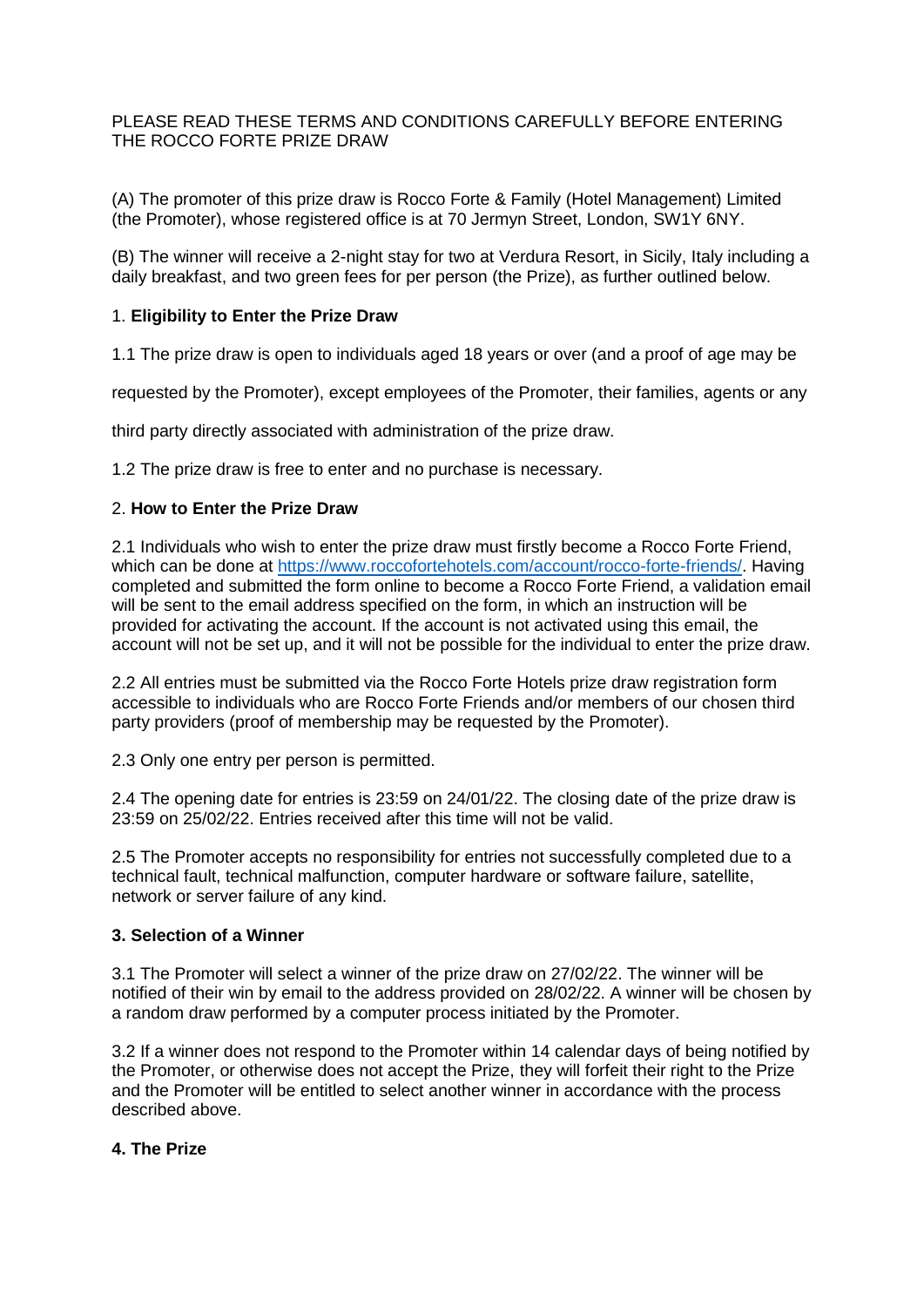4.1 The Prize, is as further described below and subject to the terms and conditions set out herein.

4.1.1 A 2-night stay at Verdura Resort, in Sicily for two persons;

4.1.2 Breakfast daily for two;

4.1.3 Two green fees per person.

4.2 The Prize will be sent to the winner by email within 7 business days of being notified of their win.

4.3 All reservations will be organised directly with the hotel reservation team, over the telephone or by email.

4.4 Except as expressly stated, the prize does not include any travel arrangements or expenses, and if you win you will be responsible for ensuring that you and any person travelling with you are available to travel and hold valid passports, any necessary visas and any other documents you require, as well as for the costs of travel. Dates for accommodation once requested and accepted by the hotel cannot be changed.

4.5 The Prize for the winner is non-exchangeable, non-transferable and no cash alternative is offered.

4.6 The Promoter reserves the right to replace the prize with an alternative prize of equal or higher value if circumstances beyond the Promoter's control makes it necessary to do so.

# **5. Additional Terms**

5.1 The decision of the Promoter regarding any aspect of the prize draw is final and binding and no correspondence will be entered into about it.

5.2 The Promoter must either publish or make available information that indicates that a valid award took place. To comply with this obligation, the Promoter will send the surname and county of major prize winners and, if applicable copies of their winning entries, to anyone who emails friends@roccofortehotels.com within one month after the closing date. If you object to any or all of your surname, county and winning entry being published or made available, please contact the Promoter friends@roccofortehotels.com. In such circumstances, the Promoter must still provide the information and winning entry to the Advertising Standards Authority on request.

5.3 Participants are deemed to have accepted and agreed to be bound by these terms and

conditions upon entry. The Promoter reserves the right to refuse entry, or refuse to award the Prize to anyone in breach of these terms and conditions.

5.4 Subject to the terms herein, the winner's stay at the hotel will be subject to all other usual terms and conditions between guests and the relevant Rocco Forte entity and to the usual prices for guests.

5.5 The Promoter reserves the right to hold void, cancel, suspend, or amend the promotion where it becomes necessary to do so.

5.6 Insofar as is permitted by law, the Promoter, its agents or distributors will not in any